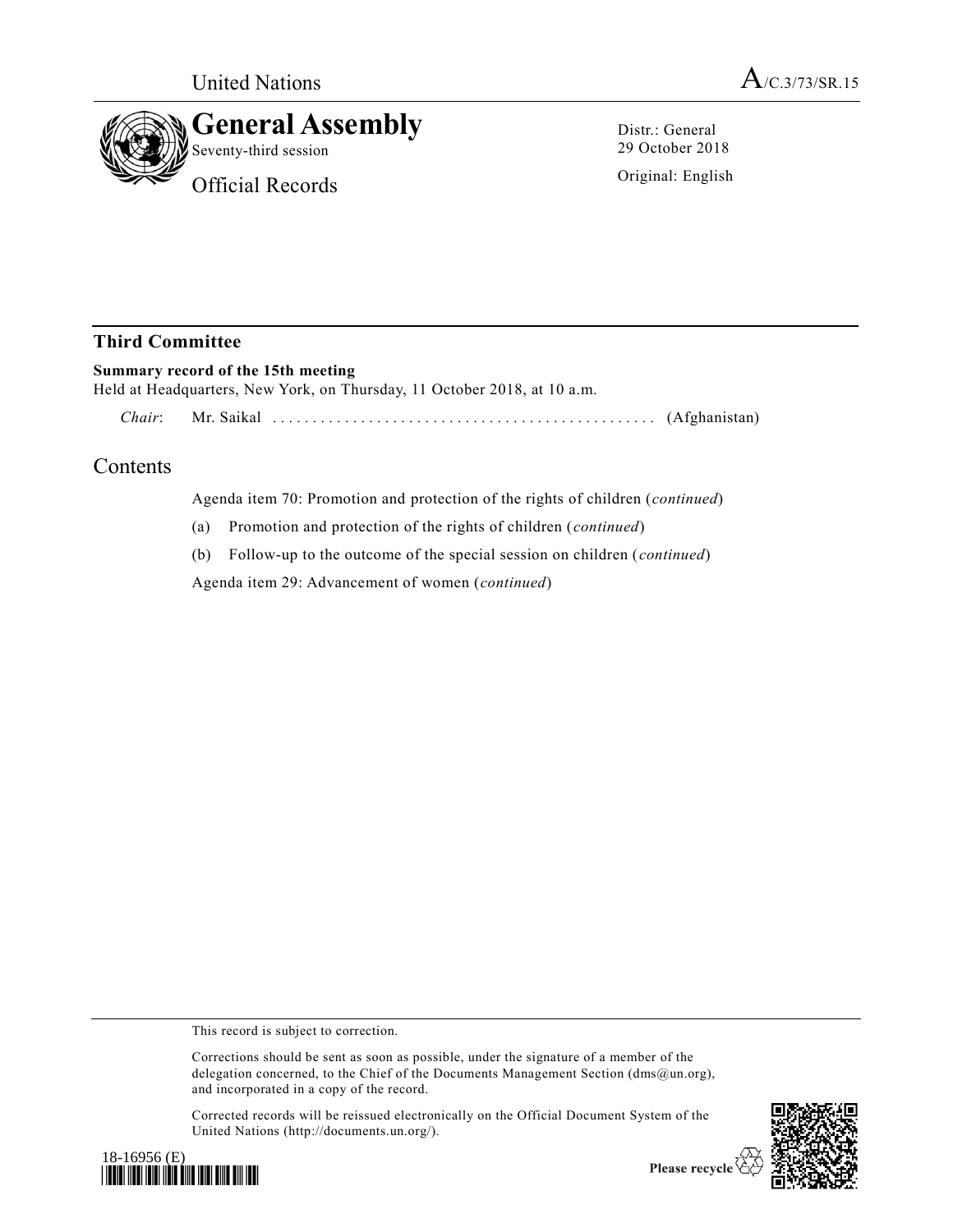*The meeting was called to order at 10.05 a.m.*

**Agenda item 70: Promotion and protection of the rights of children** (*continued*)

- **(a) Promotion and protection of the rights of children** (*continued*) [\(A/73/41,](https://undocs.org/A/73/41) [A/73/174](https://undocs.org/A/73/174) and [A/73/174/Corr.1,](https://undocs.org/A/73/174/Corr.1) [A/73/257,](https://undocs.org/A/73/257) [A/73/265,](https://undocs.org/A/73/265) [A/73/272,](https://undocs.org/A/73/272) [A/73/276](https://undocs.org/A/73/276) an[d A/73/278\)](https://undocs.org/A/73/278)
- **(b) Follow-up to the outcome of the special session on children** (*continued*) [\(A/73/223\)](https://undocs.org/A/73/223)

1. **Mr. Shingiro** (Burundi) said that, as a party to the Convention on the Rights of the Child, two of its Optional Protocols and the African Charter on Human and Peoples' Rights, Burundi had made efforts at all levels to protect and promote the rights of children. In addition to the legal framework, the Government had established national committees to coordinate child protection and eliminate the worst forms of child labour, as well as a national children's forum. Policies and programmes had been adopted to improve the well-being of vulnerable children, including orphans, children in institutions and street children. The Government had developed a sectoral policy to reform the criminal justice system for minors.

2. Child protection was hindered by the number of vulnerable children, poor households, epidemics and insufficient resources. The country programme for Burundi adopted by the Executive Board of the United Nations Children's Fund (UNICEF), which aligned perfectly with the priorities of the development plan of Burundi for the period 2018–2027, was a good starting point for overcoming those challenges. Reaffirming its commitment to implement international and regional instruments, Burundi called upon some of its traditional partners to lift the unilateral and immoral economic sanctions imposed on the State, which had a negative impact on vulnerable groups in general and children in particular.

3. **Ms. Rasheed** (Observer for the State of Palestine) said that, although the State of Palestine had acceded to the Convention on the Rights of the Child and its Optional Protocol on the involvement of children in armed conflict, the rights of Palestinian children continued to be violated as a result of the occupation by Israel. The constant rejection by Israel of the applicability of its human rights obligations in Occupied Palestine and the perpetual inaction by the international community continued to rob Palestinian children of safety, security and, in too many cases, life.

4. In the besieged Gaza Strip, where children made up nearly half the population, hundreds of children had died as a result of Israeli military assaults, violence and explosive remnants of war, and Israeli policies had left children without adequate food, safe drinking water, health care, education or safe spaces. In the past six months, Palestinian children had been killed and injured by Israeli forces while exercising their right to peacefully protest against the occupation. Many human rights organizations, including Human Rights Watch, had stated that such use of lethal force by Israel might constitute war crimes. It was high time for the international community to hold the occupying Power accountable and bring an end to its culture of impunity.

5. In the Occupied West Bank, including East Jerusalem, the Israeli occupying forces continued to render Palestinian children homeless through home demolitions and evictions and to arbitrarily detain and imprison hundreds of Palestinian children, in contravention of international legal standards. The United Nations and human rights organizations had documented hundreds of cases of Palestinian children being subjected to ill treatment, including torture, while in Israeli custody. The State of Palestine called upon the occupying Power to release all Palestinian children in its prisons and detention centres and to put an immediate end to that cruel and illegal practice.

6. The international community must exhibit the moral and political courage necessary to take action to put an end to the illegal occupation by Israel of Palestinian land. That was the only way to enable Palestinian children to live in peace and freedom in their own independent State of Palestine, with East Jerusalem as its capital.

7. **Mr. Espiritu** (Observer for the Sovereign Order of Malta) said that the Order had a particular concern for displaced children. In June 2018, its medical team aboard an Italian coastguard vessel had provided medical attention to migrants, including unaccompanied minors, rescued off the Libyan coastline. The Order had cared for more than 55,000 migrants in collaboration with the Italian navy and coastguard since 2008. It maintained facilities for refugees in Germany and provided language courses to children in France. The Order continued to support medical facilities serving refugee children in Iraq, Lebanon, the Syrian Arab Republic and Turkey. It provided food aid for displaced and malnourished children in Bangladesh, the Democratic Republic of the Congo, Namibia and South Sudan. Child malnutrition units had been established in many of its hospitals, while nurses travelled to remote areas without hospitals to treat undernourished children.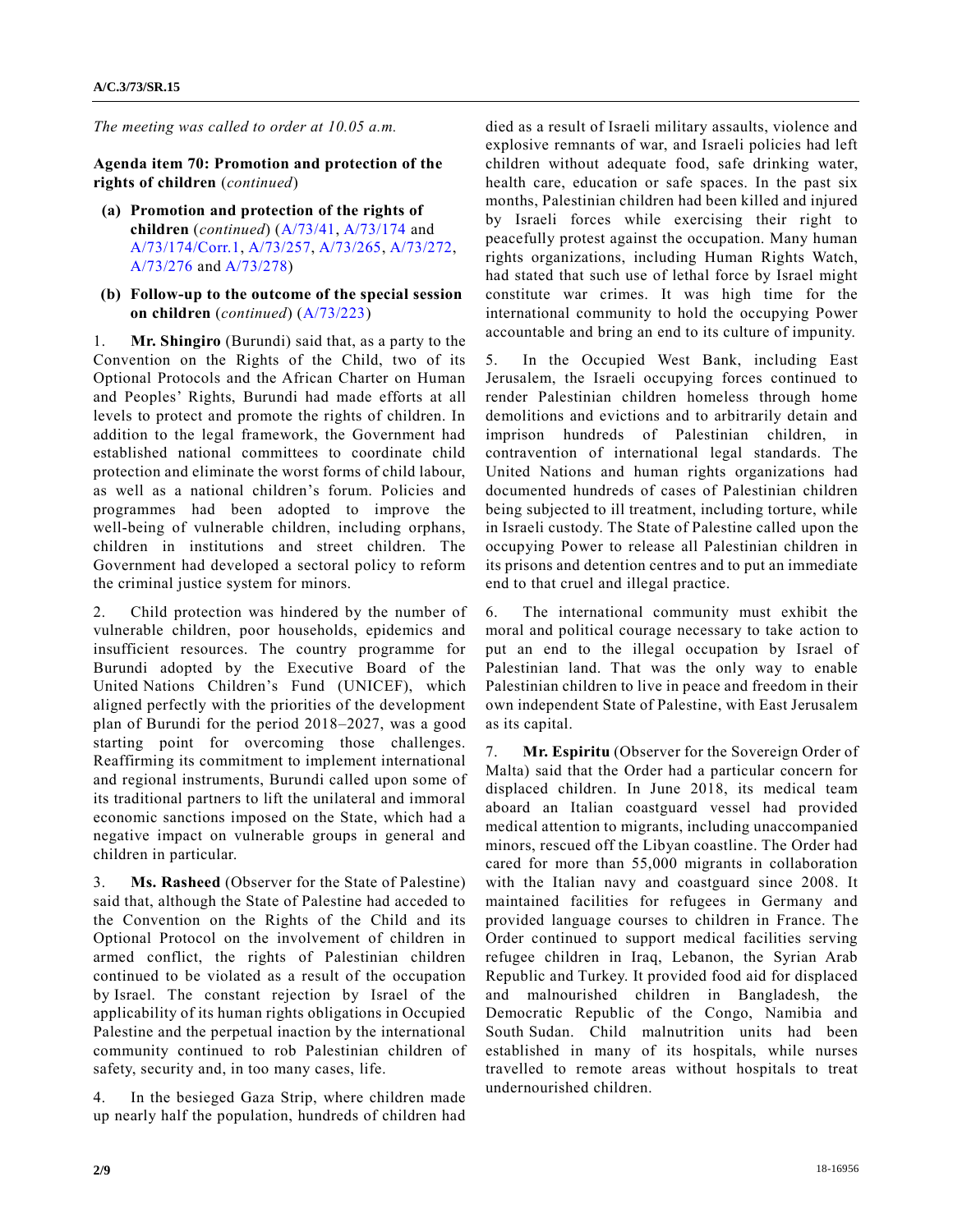8. In accordance with the Order's 900-year-old mission of caring for the sick and vulnerable, its Bethlehem hospital delivered 70 per cent of all babies in the district, and it provided maternity and paediatric services in Chad and Madagascar. The Order would soon open a unit in the United Republic of Tanzania for Burundian refugee mothers. Honouring its commitment to children with disabilities, the Order had opened a centre for Roma children with developmental disabilities in Albania and was working to ensure the right to education of children with severe mental disabilities in Lebanon.

9. **Ms. Achurch** (Observer for the International Federation of Red Cross and Red Crescent Societies (IFRC)) said that, according to United Nations data, 263 million children, adolescents and young adults were currently out of school, and about 75 million of them lacked access to adequate education owing to armed conflict, disasters and other emergencies. Lack of access to, or the systematic disruption of, education could have dramatic repercussions on the prospects of entire generations. The enhanced awareness of the importance of considering education to be a humanitarian need and the increasing development and use of information and communications technology in the service of education were promising developments. Nevertheless, education remained the most poorly supported public service in humanitarian contexts. More needed to be done for those living outside camps or relatively safe zones, and more attention needed to be focused on pre-primary, secondary and tertiary education, considering that the largest group of children out of school were between the ages of 15 and 17.

10. Nearly one third of the national Red Cross and Red Crescent societies had programmes related to education and schools. The Colombian Red Cross provided training for medical students who had been forced to interrupt their studies, and the Red Crescent Society in Yemen ran safe spaces where education, health and psychosocial support could be delivered. In its resolution entitled "Education: related humanitarian needs", adopted in in November 2017, the Council of Delegates of the International Red Cross and Red Crescent Movement had made a commitment to increase efforts in that area, especially in situations of armed conflict, disasters and other emergencies.

11. **Ms. Barth** (International Labour Organization) said that, although child labour had declined dramatically since 2000, the pace of decline had slowed considerably in the past few years, at a time when substantial acceleration was needed to reach the ambitious target date of 2025 for ending child labour, as set out in the 2030 Agenda for Sustainable Development. The declaration adopted at the fourth Global Conference on the Sustained Eradication of Child Labour outlined the action to be taken by the international community to redouble efforts to combat child labour and forced labour. Policy responses must be integrated into broader national development efforts and adapted to local circumstances. Inclusive development policies needed to integrate the application of international labour standards related to child labour, including by turning standards into national laws, promoting labour market policies in areas with the highest levels of child labour, expanding social protection floors and achieving high-quality universal education. To support Governments in their efforts to end child labour by 2025, ILO had launched Alliance 8.7, focused on accelerating action, conducting research and leveraging resources.

12. **Mr. Lee Wee Tiong** (Singapore) said that, as a small city State with no natural resources except for its people, Singapore had always prioritized the education and nurturing of its children. It had been ranked as having one of the lowest child mortality rates by UNICEF and had tied as the best country for children to grow up in according to the End of Childhood Index, compiled by Save the Children.

13. As part of its continuous efforts to improve its policies for children, Singapore had amended the Children and Young Persons Act to enhance the welfare and care of children, the Women's Charter and the Administration of Muslim Law Act to improve support for children from divorced families. Recognizing the importance of early childhood development, Singapore had established an agency to oversee key aspects of the development of children below the age of 7 and put in place measures to ensure that childcare and preschool services remained affordable and accessible for all. In 2018, it had launched a transformation map for the early childhood industry with the aims of introducing innovative services to meet the needs of parents and children, streamlining processes to help preschool operators to manage costs and to allow educators to devote more time to teaching, and expanding opportunities for passionate and able individuals to join the growing early childhood profession. As a result, a record number of children were attending preschool and more children were enrolled at a younger age.

14. **Ms. Vadhanaphong** (Thailand) said that, as validated by the World Health Organization, Thailand had become the first country in the Asia and Pacific region to eliminate mother-to-child transmission of HIV and syphilis. Its child support grant scheme, introduced in 2015, had led to an improvement in the nutrition provided to children and to increased access to basic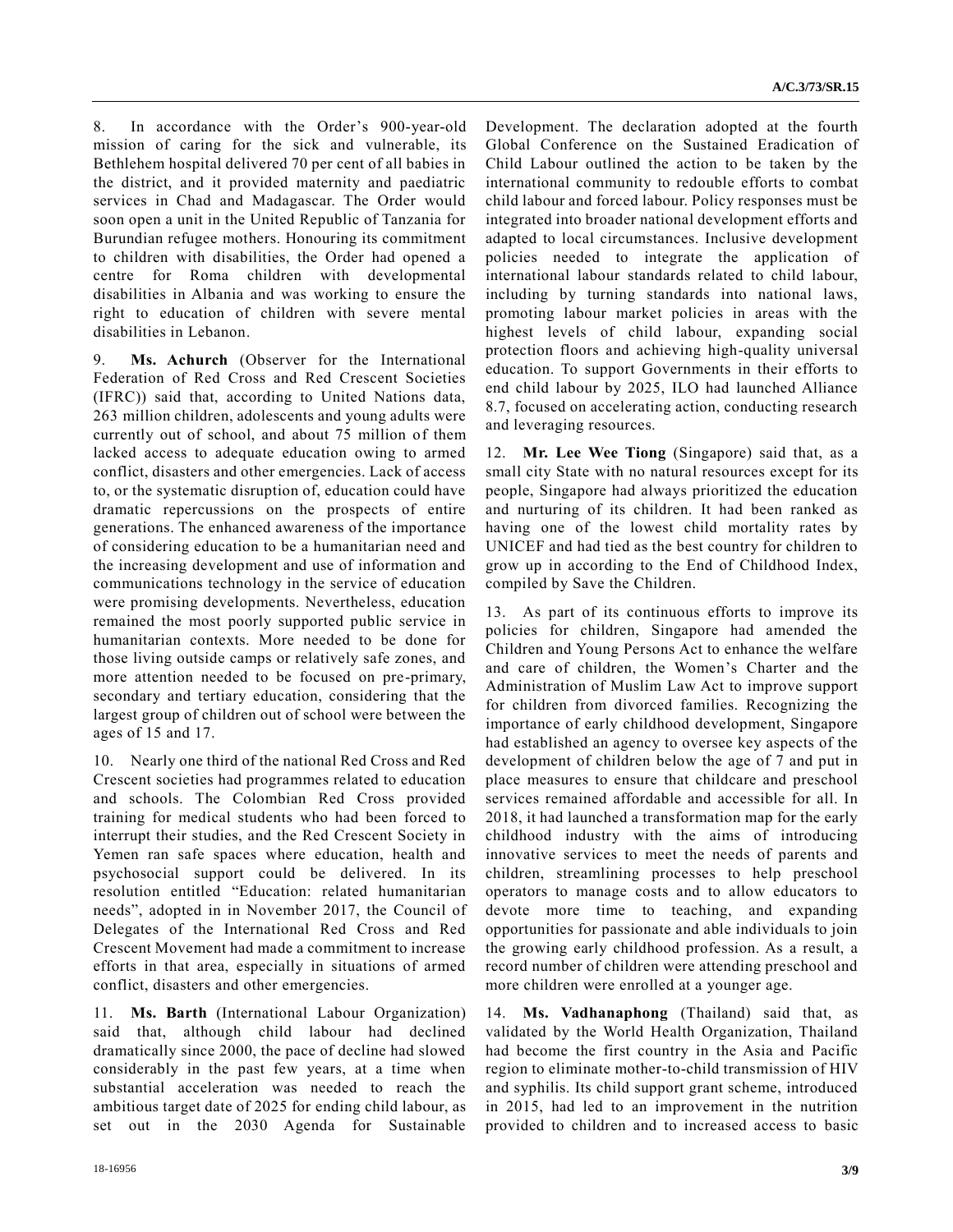services, such as postnatal care. Its efforts to provide access to compulsory education had been extended to include children with status problems and undocumented migrant children. In line with its Constitution, Thailand implemented gender responsive budgeting in education and strove to promote gender sensitive education in all schools.

15. Thailand welcomed the various initiatives of the Secretary-General and the United Nations to empower children, such as the U-Report platform of UNICEF and the recently launched United Nations Youth Strategy 2030. Thailand had been promoting science, technology, engineering and maths education to empower young people to meet the demands of the technology-driven economy. It had adopted a national strategy to protect children and young people in the use of online media with a view to preventing online abuse and violence against children, including cyberbullying.

16. All children in Thailand, including the children of migrants, were protected by the Child Protection Act of 2003. The national policy framework provided undocumented migrant children with access to birth registration, free public compulsory education and basic health care, and the migrant health insurance scheme provided a range of maternal and child health services. In fulfilling the pledge made at the high-level plenary meeting on addressing large movements of refugees and migrants, Thai agencies were working to finalize the memorandum of understanding on cooperation in order to create an alternative to detention for migrant children in immigration detention centres. Thailand was ready to strengthen its collaboration with countries of origin, transit and destination and relevant stakeholders to protect the rights of all children on the move.

17. **Ms. Alzouman** (Kuwait) said that more States had ratified the Convention on the Rights of the Child than any other international human rights instrument. Noting that 2019 would mark the thirtieth anniversary of the adoption of the Convention, Kuwait strongly encouraged those States that had not yet signed the Optional Protocol to the Convention on the Rights of the Child on the involvement of children in armed conflict and the Optional Protocol to the Convention on the Rights of the Child on the sale of children, child prostitution and child pornography to do so at the earliest opportunity. Kuwait was deeply concerned about the increasing incidence of human rights abuses against children. Putting an end to those grave offences was not only a legal and moral duty, but could also promote peace and social cohesion.

18. In 2017, her country had held the first regional conference on the protection of children and young people from the risks of social media, which had addressed a number of Internet-related dangers faced by children, including data theft, blackmail and sexual harassment. Kuwait welcomed progress made by Member States towards the formulation and implementation of comprehensive national plans and policies to protect children from violence, including bullying, and the support of relevant United Nations agencies in that regard. Kuwait called for concerted international action and the sharing of best practices in order to strengthen countries' child protection mechanisms.

19. Under the Constitution of Kuwait, the family was the basis of society and was founded on religion, morality and patriotism. Kuwait had enacted national legislation concerning the family and children and, in 2015, had enacted a law establishing a family court, which addressed cases of domestic violence. Furthermore, the law on the rights of the child stipulated that children had the right to a cohesive family environment, as well as to education, health and protection from all forms of violence, harm or physical abuse.

20. **Ms. El Kbiri** (Morocco) said that her country had ratified the Convention on the Rights of the Child and its Optional Protocols, including the Optional Protocol on a communications procedure, reflecting its continuing commitment to combat all forms of neglect, violence and exploitation of children and to strengthen related systems. In article 34 of the new Constitution, the rights of children were enshrined, and precedence was given to international conventions over national law. As a result, a number of projects and initiatives had been launched to adapt legal instruments.

21. The Ministry of Solidarity, Women, Family and Social Development and the ministerial commission on children had adopted policies for the promotion of the rights of children, including the protection of children from all forms of violence, abuse, exploitation, neglect and trafficking. Morocco had launched an integrated public policy for the protection of children for the decade 2015–2025, the aims of which included strengthening the legal framework and implementing regional initiatives for the protection of children, standardizing frameworks and good practices, and developing information, monitoring and assessment systems. The firm commitment of Morocco to protect children had been demonstrated at the highest level with the Mohammed V Foundation for Solidarity and the National Observatory for Children's Rights.

22. **Ms. Cedeño Rengifo** (Panama) said that her delegation had noted with concern the comments of the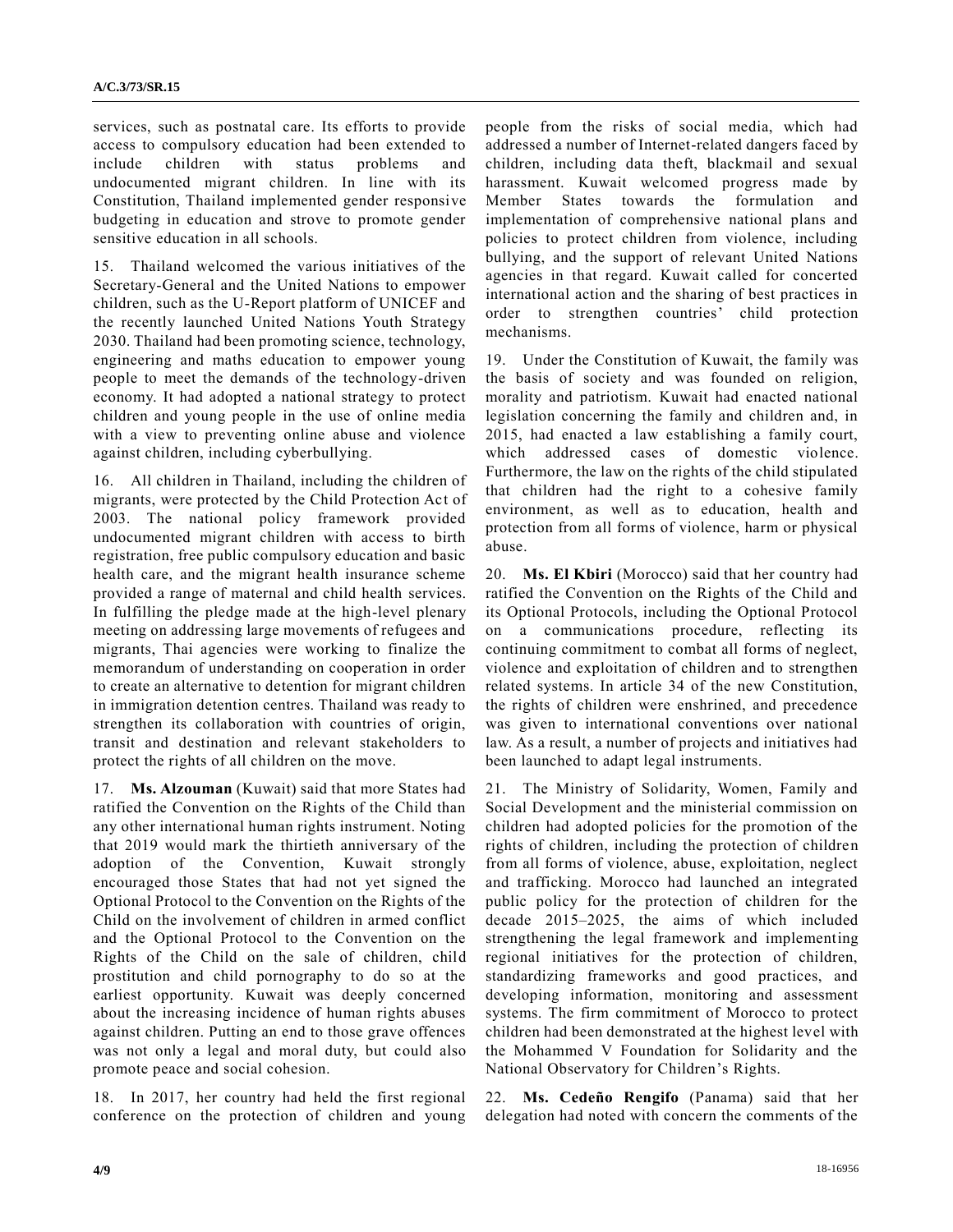Special Representative of the Secretary-General on Violence against Children related to bullying in schools. Children were increasingly victims of bullying on social media sites. Given their long-lasting and dangerous effects, bullying and cyberbullying should be addressed comprehensively and effectively.

23. Through the National Secretariat for Children, Adolescents and Family, Panama promoted measures to ensure respect for the rights of children, including training workshops in border areas on assisting migrant and particularly vulnerable children and adolescents. The State's investment in social development using the Multidimensional Poverty Index was key to reducing poverty and its consequences in relation to child labour. The Government had focused its efforts on dramatically reducing child labour through preventive and awareness-raising measures, in collaboration with the private sector. Panama reiterated its unwavering commitment to global efforts to guarantee the full protection of children's rights and condemned all forms of violence and bullying against children.

24. **Mr. Panayotov** (Bulgaria) said that the commitment of his country to protect and guarantee the fundamental rights of the child was enshrined in law. Child rights were at the top of the agenda for the candidature of Bulgaria for the Human Rights Council. Bulgaria had established itself as an active defender of the rights of the child globally, both as co-founder and co-chair of the Group of Friends for Children and Sustainable Development Goals and through its contributions to various intergovernmental agreements, including the 2030 Agenda, the Paris Agreement under the United Nations Framework Convention on Climate Change and the New York Declaration for Refugees and Migrants.

25. The Government was working hard to guarantee and protect the rights of the most vulnerable groups of children, such as migrant children, children with disabilities and children from ethnic minorities. A new strategy for the protection of all children, with a focus on early childhood development, was being developed in collaboration with institutions, non-governmental organizations and children themselves. Bulgaria was actively involved in the initiative of UNICEF, the Office of the United Nations High Commissioner for Human Rights and non-governmental organizations to hold, during the fortieth session of the Human Rights Council, a meeting on the theme "Empowering children with disabilities for the enjoyment of their human rights, including through inclusive education".

26. In the light of its firm conviction that children should be direct participants in political processes and decision-making, the Government had launched, in 2006, a programme for Bulgarian youth delegates to the United Nations. Participants in the programme were currently in New York working on the priorities of education and decent work, which had been identified through a survey of more than 700 young Bulgarians.

27. **Ms. Mōnōko** (Lesotho) said that, despite numerous laws purporting to protect children, many children were still subjected to early and forced marriages, including marriages by abduction. In Lesotho, about 1 in 5 girls were married before their eighteenth birthday. A recent assessment conducted by the Ministry of Health had revealed that more than 13,000 girls between the ages of 14 and 17 were not enrolled in school and more than 1,700 of those girls were married. In a bid to address that issue, the Government had adopted laws making it compulsory for every child to attend school, establishing the legal age of marriage at 21 for both men and women and requiring the written consent of legal guardians to allow marriage at the age of 18 for both boys and girls. The Government had also adopted policies to ensure social protection for all children and full care and support for orphaned and vulnerable children. It had recently launched a campaign to end child marriage and was committed to the attainment of target 5.3 of the Sustainable Development Goals, to end child marriage by 2030.

28. **Ms. Prizreni** (Albania) said that, in 2017, the Government had adopted a law on the rights and protection of children, in line with the Convention on the Rights of the Child and the national action plan for children for the period 2016–2020. The law provided for the establishment of a State agency and a national council for the rights and protection of children and contained clear definitions of sensitive terms such as "violence against children", "unaccompanied children", "harmful content for children", "child representation" and "school psychosocial services". The law was applicable to all children in Albania, regardless of their nationality or status, and to Albanian children abroad.

29. A priority of the Government was to strengthen governance for equity and social inclusion and access to justice for children, with the aim of laying the foundation for a stronger institutional system. To achieve the goal of no detention for children and juveniles, the Government was implementing a system of child protection workers. Civil society in Albania worked to strengthen child protection systems and maternal and child health services and to tackle issues such as poverty eradication, climate change and gender equality. Albania had engaged in partnerships with UNICEF and private media companies to raise public awareness of the rights of children, including by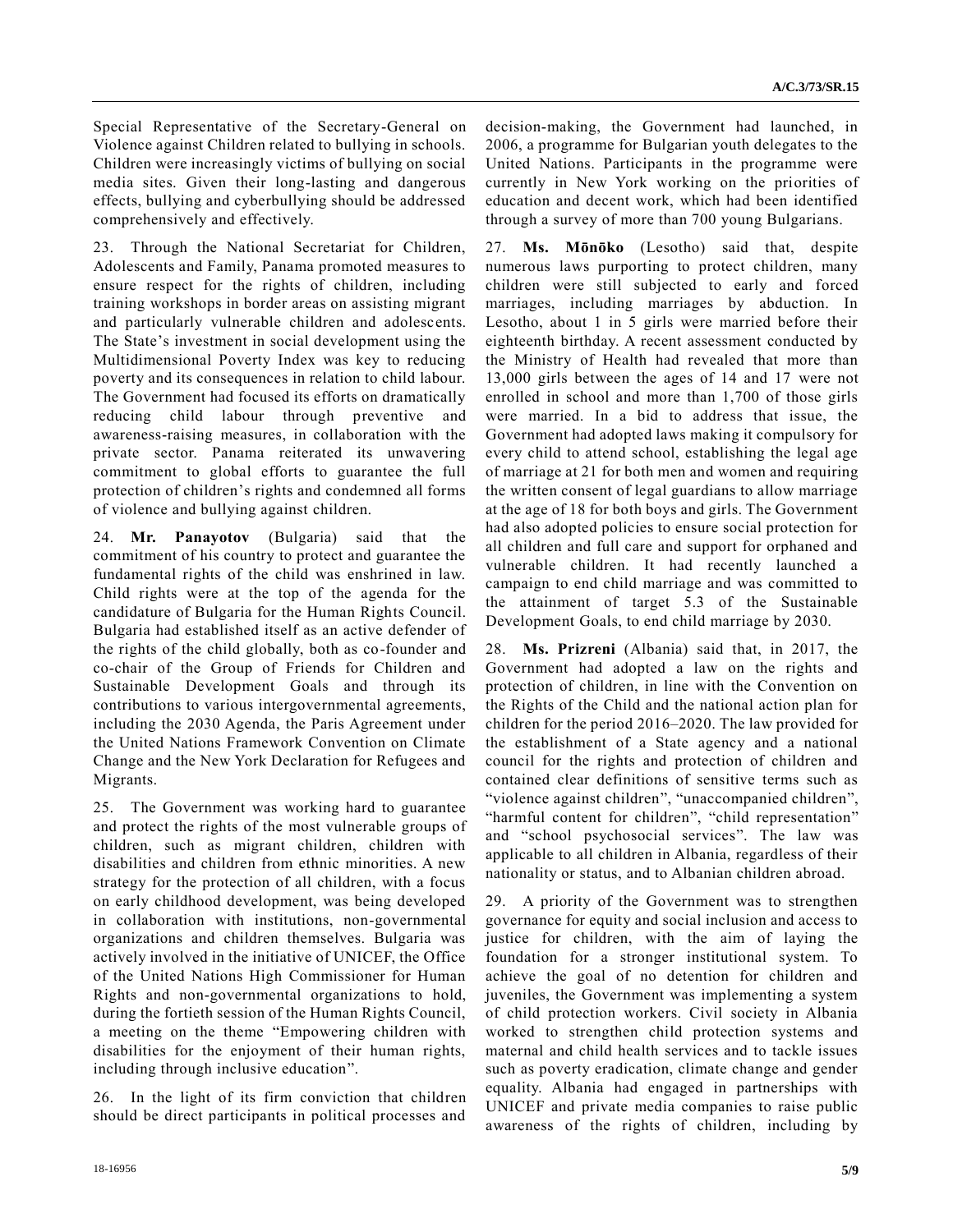broadcasting UNICEF video features on child rights and public service announcements condemning violence against children.

## **Agenda item 29: Advancement of women** (*continued*) [\(A/73/38,](https://undocs.org/A/73/38) [A/73/263,](https://undocs.org/A/73/263) [A/73/266,](https://undocs.org/A/73/266) [A/73/285,](https://undocs.org/A/73/285) [A/73/294,](https://undocs.org/A/73/294) [A/73/301\)](https://undocs.org/A/73/301)

30. **Ms. Sentissi** (Morocco) said that the achievement of political, social and economic equality, with women as full partners in all aspects of development, was essential for supporting both democracy and sustainable human development. While joint efforts and strengthened will had led to progress in solving some of the problems facing women and in empowering them to prove their capacity to participate in national development and prosperity, much remained to be done.

31. The particular priority given to women's issues, placing them at the heart of modernization efforts, had led to considerable progress benefiting women from all regions and social strata across Morocco. The Mohammed V Foundation for Solidarity, created to improve the situation of women and school-aged girls, in particular in rural areas, granted microcredit to unemployed women. Steps towards further progress included the 2004 reform of the Family Code; the rise of many women to important positions in politics and public affairs; the application of the principle of equality as outlined in the 2011 Constitution; and the law adopted in September 2018, addressing violence against women and imposing strict penalties for sexual abuse and harassment.

32. In recent years, non-governmental organizations and civil society stakeholders had also played an active role in front-line efforts to promote the rights of women and girls in the legislative, cultural, social and economic spheres, through networks involved in local development, literacy and support for disadvantaged women.

33. **Ms. Mehdiyeva** (Azerbaijan), welcoming recent institutional changes at the United Nations, including the Secretary-General's system-wide strategy on gender parity, said that, while the adoption of international instruments and mechanisms had stimulated significant progress towards gender parity and improved the situation of many women, the majority continued to face a wide variety of challenges.

34. Recent gender-responsive activities in Azerbaijan had included the preparation of a draft law on amending legislation on gender equality; the development of a draft national action plan on women and peace and security , with support from the United Nations Population Fund and other partners; and an online database and a hotline operated by counsellors trained to provide assistance and information to victims and survivors of domestic violence. The fifth Women's Forum, held in May 2018, had been dedicated to the 100th anniversary of women's suffrage in Azerbaijan, the first Muslim country to grant women the right to vote.

35. The State Committee for Family, Women and Children Affairs had implemented a project, jointly with the United Nations Development Programme (UNDP), to promote rural women's participation in economic and social life — a key priority area for the Government — by helping women with disabilities to develop business skills, holding gender equality training sessions and improving access to clean water and sanitation facilities for schoolgirls. UNDP had also helped to organize the country's first-ever Women's Regional Conference, in July 2018, to enable rural women's concerns to be voiced and their priorities mainstreamed into national policymaking. The Government had created a special public entity to support rural populations in establishing small, medium-sized and family-run businesses.

36. Government institutions had also made strides towards gender parity, with the Ministry of Foreign Affairs having achieved that goal already. Azerbaijan stood ready to work with the international community on advancing the rights of women, in line with its international commitments and obligations.

37. **Mr. Cooreman** (Belgium) said that, nearly 40 years after the adoption of the Convention on the Elimination of All Forms of Discrimination against Women, and nearly 20 years since the adoption of its Optional Protocol, the full realization of women's human rights was still far from the reality, including in his own country. Although 189 States had ratified the Convention to date, many States parties had made substantive reservations, including to the crucial article 2, which could significantly limit the obligations undertaken by those States, thereby undermining the object and purpose of the Convention. Belgium therefore encouraged the States parties concerned to review and withdraw their reservations. Belgium also called upon all States parties that had not submitted their periodic reports to the Committee on the Elimination of Discrimination against Women to do so as soon as possible, and States that had not yet ratified the Optional Protocol to seize the occasion of its twentieth anniversary to consider ratifying it.

38. **Ms. Alfuhaid** (Kuwait) said that recent campaigns led by women in many States had raised awareness of the many challenges faced by women worldwide,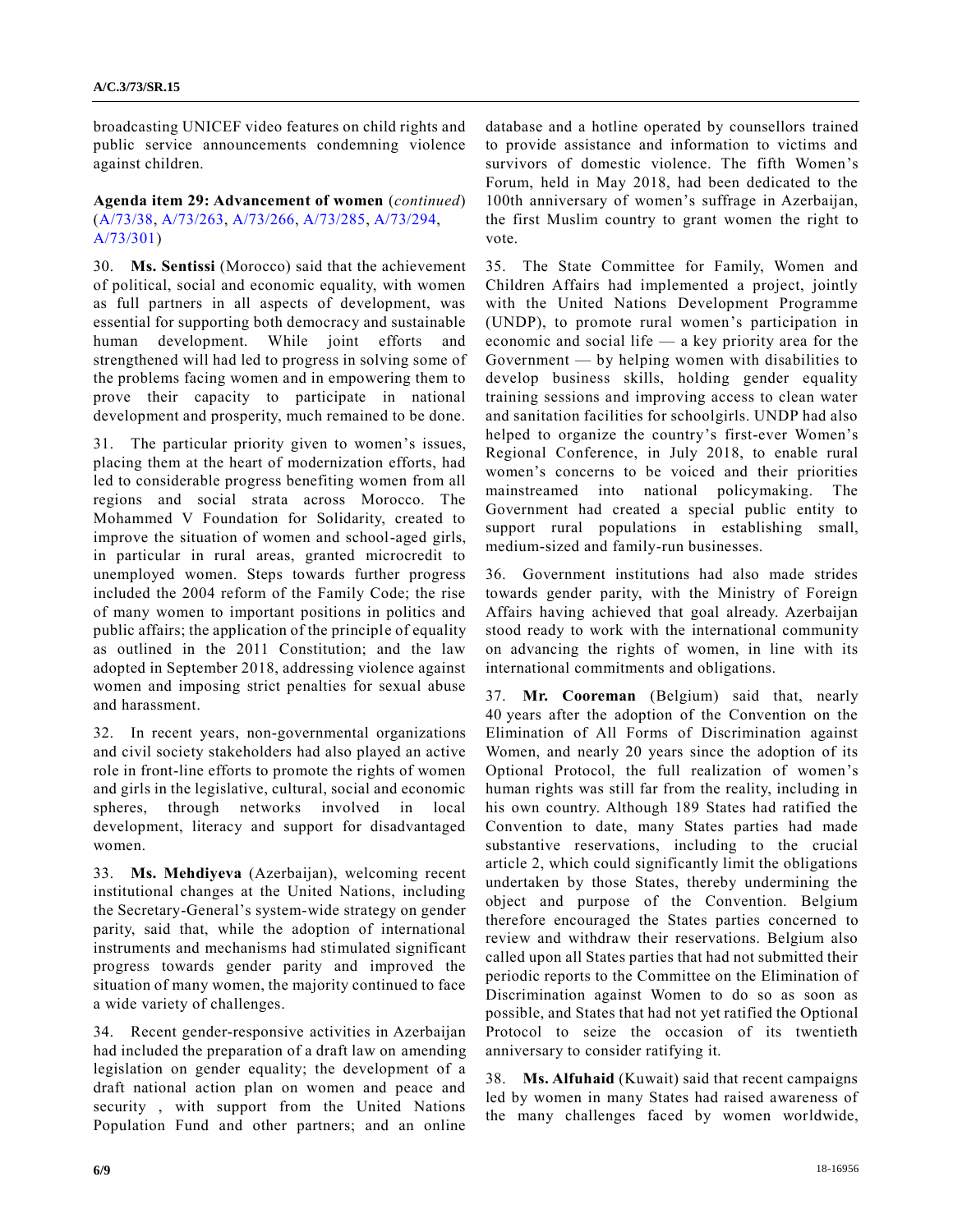including sexual harassment and gender-based violence, and had underscored the urgent need for concerted action by all relevant stakeholders to address those challenges. Kuwait welcomed the progress that had been made towards the achievement of gender parity among United Nations staff, and commended the steps taken by the Secretary General to combat sexual harassment and the mistreatment of women within the Organization.

39. Every woman and every girl was entitled to live without fear of persecution or violence. Not only was violence against women and girls a grave violation of their human rights, it also impeded sustainable development. Kuwait was therefore taking all possible steps to combat it; it provided medical treatment and psychological care to victims of violence and abuse at healthcare centres throughout the country and had established safe houses for domestic violence victims. A 24-hour telephone helpline was also being established to provide victims with legal, social and psychological counselling.

40. In closing, she called on Member States to bolster their political will and work together to develop innovative approaches to bring to an end all forms of violence and discrimination against women and girls and ensure that their human rights were fully respected.

41. **Ms. Al-Mawlawi** (Qatar) said that empowering women had long been a priority for her country; women's empowerment and equality were addressed in all national plans and strategies, including the Qatar National Vision 2030. Qatar was, moreover, making every effort to uphold its commitments pursuant to regional and international instruments addressing the human rights of women, including the Convention on the Elimination of All Forms of Discrimination against Women. Qatar had been one of the first countries in the Arabian Gulf region to offer free education to girls and, as part of its efforts to facilitate the achievement of the goals set forth in the Charlevoix Declaration on Quality Education for Girls, Adolescent Girls and Women in Developing Countries, was supporting projects that aimed to provide free education to at least one million girls by 2021.

42. Women had been appointed to senior positions in Government, the judiciary, the diplomatic corps and academia, and frequently represented their country in international forums. Qatar had recently amended its legislation on migrant workers to revoke the requirement that most workers obtain exit visas in order to leave the country. That legislative step, which had been warmly welcomed by the International Labour Organization, would facilitate efforts to combat trafficking in persons, and particularly trafficking in women and girls. Qatar had adopted legislation to support families by promoting an appropriate balance between work and family obligations. It had also adopted legislation criminalizing domestic violence and had established a number of mechanisms that sought to combat such violence, offer protection to its victims and facilitate their reintegration into society.

43. In 2016, the Permanent Mission of Qatar to the United Nations had co-hosted an exhibition and published a booklet entitled "Her Story: A Celebration of Leading Women in the United Nations", which had highlighted the key role played by women leaders at the Organization over the years.

44. **Ms. Karunanayake** (Sri Lanka), speaking as a youth delegate, said that, despite recent women-centric movements, such as "#MeToo" and the "HeForShe" campaign, patriarchy remained widely prevalent and fair treatment for women from all society stakeholders worldwide remained questionable.

45. Although Sri Lankan women across all sectors had found success — the world's first woman Prime Minister, elected in 1960, the current Envoy of the Secretary-General on Youth and the first Sri Lankan to summit Mount Everest, the country still faced challenges with regard to discrimination and violence against women. The nearly 30-year war had left numerous widows and orphans and many households headed by women, who continued, years later, to face economic, physical and psychological hardships, balancing household duties and childcare with their roles as sole breadwinner while battling social stigma. Working closely with grassroots civil society groups, the Government had implemented psychosocial wellbeing programmes in areas where the conflict had been most prevalent and had assigned a counsellor and a women's development officer to every divisional secretariat to work more closely on day-to-day issues faced by women.

46. The Women's Bureau and the National Committee on Women, both under the Ministry of Women and Child Affairs, were working to create a gender-sensitized society, through the implementation of Government commitments on gender equality overseen by civil society organizations. A national framework for womenheaded households in post-conflict Sri Lanka had been developed to address socioeconomic insecurities faced by women. Since its ratification of the Convention on the Elimination of All Forms of Discrimination against Women, Sri Lanka had been mainstreaming gender priorities and strategies. In 2017, the Government introduced legislation to guarantee a minimum of 25 per cent local representation, in an effort to give women a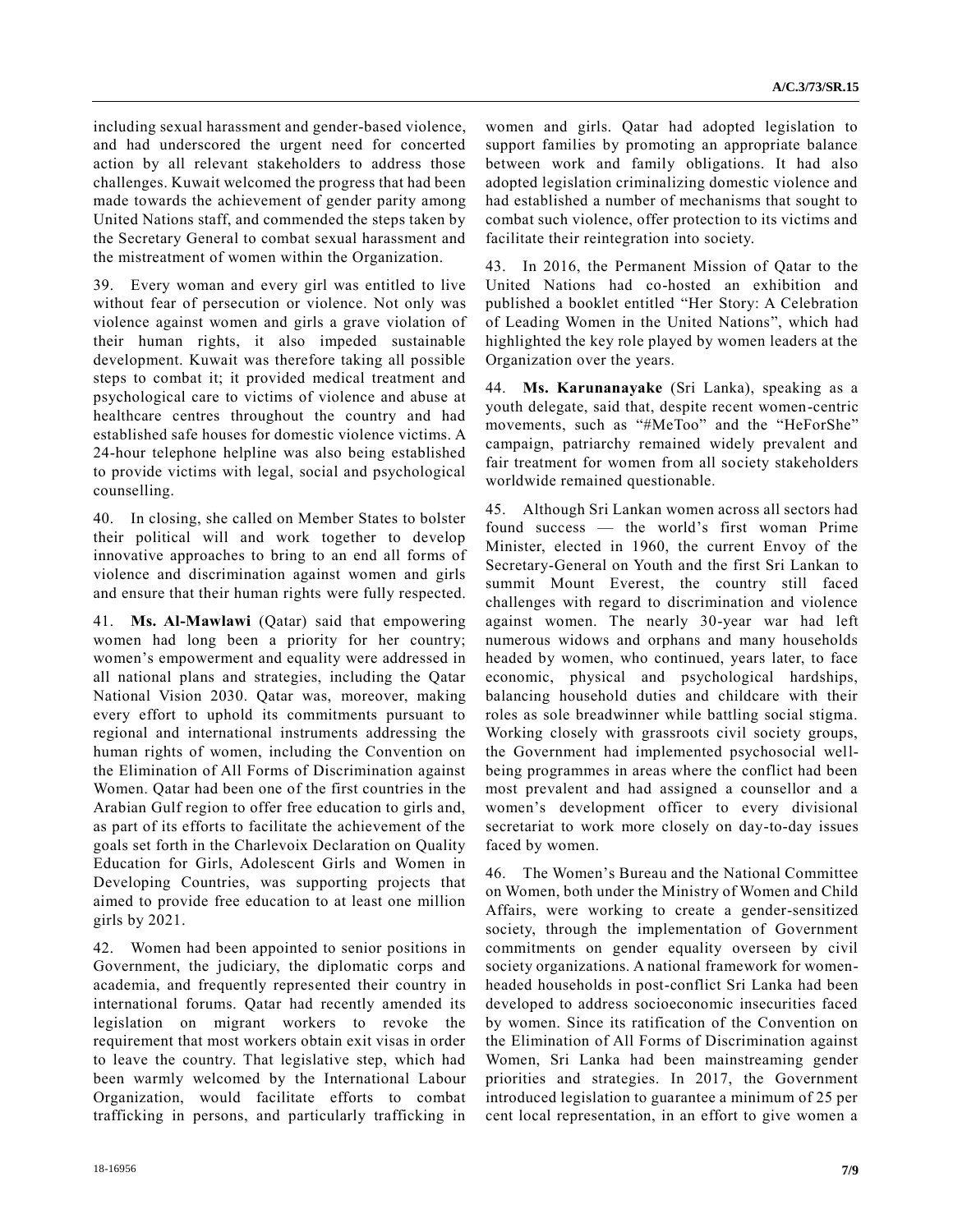voice in governance. Nevertheless, it was everyone's responsibility, not that of Government alone, to put an end to the stereotyping of women and to ensure respect for and the empowerment of women.

47. **Ms. Mucavi** (Director, Food and Agriculture Organization Liaison Office in New York) said that rural women were critical agents of the transformational change needed to achieve the Sustainable Development Goals of the 2030 Agenda and leave no one behind. Because women often faced greater constraints than men with regard to access to resources, services and opportunities, it was urgent to lift rural women and girls out of poverty and ensure their rights and well-being.

48. Numerous means for closing the gender gap had been outlined in the dedicated targets of the 2030 Agenda and in recommendations presented at the recent General Assembly side event on rural women co-organized by the Food and Agriculture Organization of the United Nations (FAO) and the African Union Commission. Through the Joint Programme on Accelerating Progress towards the Economic Empowerment of Rural Women, FAO, the International Fund for Agricultural Development, WFP and the United Nations Entity for Gender Equality and the Empowerment of Women (UN-Women) were contributing to wide-ranging improvements in the living conditions, productivity and rights of rural women.

49. With nearly half of all FAO international posts currently held by women, the agency took gender parity and equality very seriously and had been recently commended by UN-Women for achieving or exceeding almost all performance indicators of the System-wide Action Plan on Gender Equality and the Empowerment of Women. The Director General had also endorsed the collective statement of the members of the Secretary-General's circle of leadership on the prevention of and response to sexual exploitation and abuse in United Nations operations.

50. **Mr. Carvalho Pinheiro** (Special Representative to the United Nations and Director of the International Labour Organization Office in New York) said that despite significant progress over the past century, gender equality in the labour market was far from being achieved. In many parts of the world, women were largely excluded from the labour force. Overall, women were overrepresented in low-paying, informal and non-standard forms of employment and underrepresented in senior management positions in the corporate world. Stepped-up policy efforts were needed to redress those challenges, in particular in three key policy areas: equal pay for work of equal value; decent work in the care economy; and violence and harassment in the workplace.

51. In order to speed up the achievement of Sustainable Development Goal target 8.5, ILO, the Organization for Economic Cooperation and Development and UN-Women created the Equal Pay International Coalition, a multi-stakeholder partnership aimed at encouraging universal ratification of the ILO Equal Remuneration Convention, 1951 (No. 100) by 2030 and ensuring visible efforts and results by Governments and the private sector to implement equal pay initiatives. All Committee members were encouraged to visit the website and join the Coalition.

52. The disproportionate responsibility for unpaid care work and the absence of accessible, quality and affordable care posed a crucial obstacle to the advancement of women. Adequate investment in the care economy would generate millions of additional jobs and contribute to the achievement of Goal 8. In addition, a new international standard currently being prepared by ILO aimed at eradicating unfair and abusive treatment at work, which affected all industries worldwide, but primarily targeted women, would add force to the push for equality.

53. **Ms. Banaken Elel** (Cameroon) said that, although practiced by only a small minority in Cameroon, female genital mutilation remained a concern for her Government. Measures included the 2016 revision of the Penal Code, which now contained an express prohibition of the practice and imposed strict penalties on practitioners. In addition, localized awareness strategies had been implemented across the country since 2014, accompanied by programmes to provide support for victims and retraining for former practitioners.

54. Further awareness-raising activities specifically targeting women and community leaders, including political, traditional and religious authorities, were regularly held on days established to honour women and families and advocate against violence against women, in particular the International Day of Zero Tolerance for Female Genital Mutilation, with a view to breaking the silence surrounding harmful sociocultural practices and fostering the social empowerment of women.

55. Among efforts to ensure equality in the political sphere, the Electoral Code of 2012 had been designed to take gender into account in the composition of electoral lists, and a subsequent strategic plan imposed minimum quotas for women candidates. The proportion of women elected had more than doubled as a result. The Government had also established a